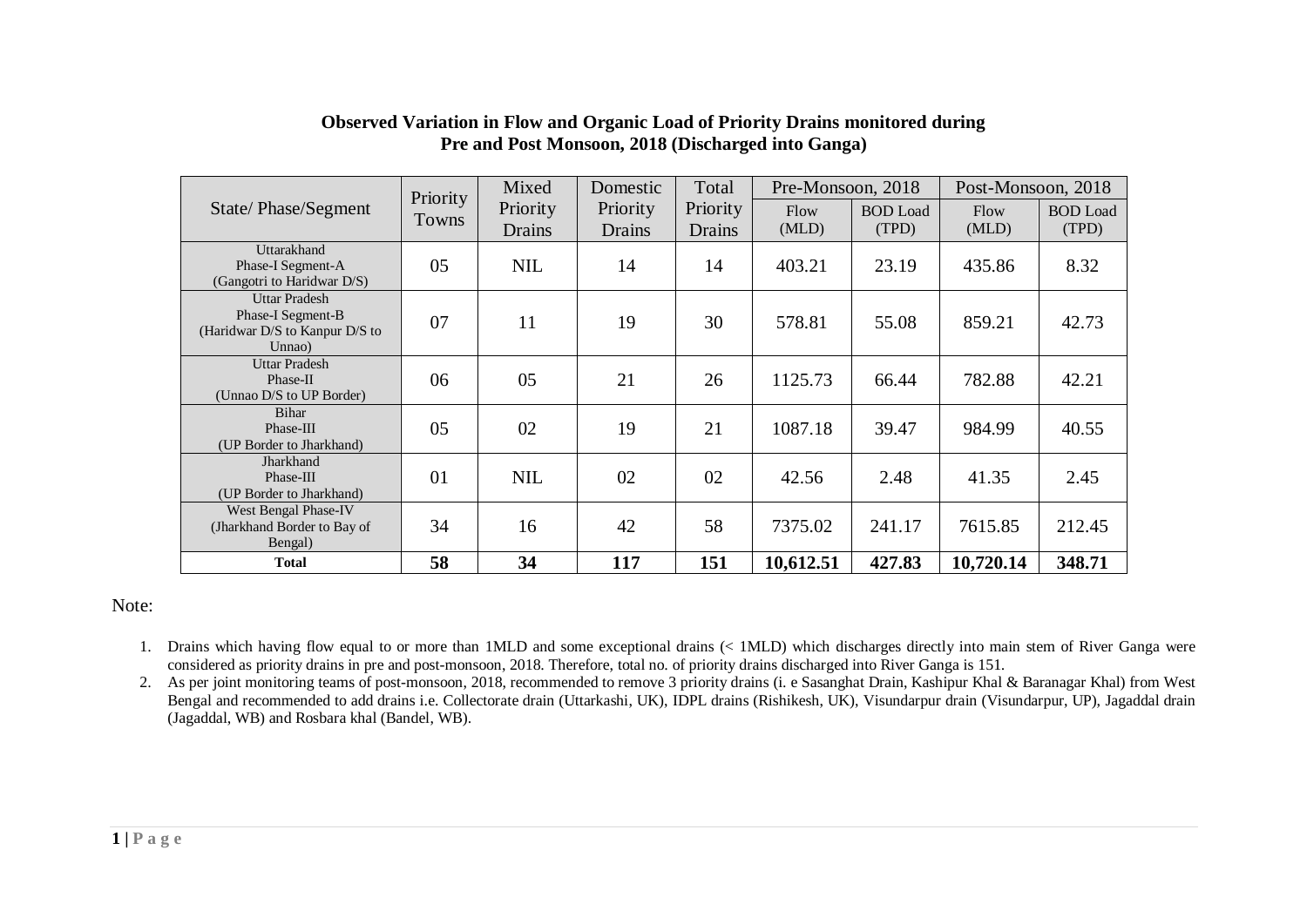|                                                          | Priority | Mixed    | Domestic       | Total    |         | Pre-Monsoon, 2018 | Post-Monsoon, 2018 |                 |  |
|----------------------------------------------------------|----------|----------|----------------|----------|---------|-------------------|--------------------|-----------------|--|
| State/Phase/Segment                                      | Towns    | Priority | Priority       | Priority | Flow    | <b>BOD</b> Load   | Flow               | <b>BOD</b> Load |  |
|                                                          |          | Drains   | Drains         | Drains   | (MLD)   | (TPD)             | (MLD)              | (TPD)           |  |
| <b>Uttar Pradesh</b><br>Phase-I Segment-B<br>(Ramganga)  | 04       | 08       | 16             | 24       | 525.48  | 98.09             | 932.73             | 50.46           |  |
| <b>Uttar Pradesh</b><br>Phase-I Segment-B<br>(Kali East) | 10       | 11       | 14             | 25       | 645.01  | 72.44             | 953.29             | 229.58          |  |
| <b>Uttar Pradesh</b><br>Phase-I Segment-B<br>(Pandu)     | 01       | 03       | 0 <sub>5</sub> | 05       | 353.51  | 30.36             | 261.58             | 22.61           |  |
| <b>Total</b>                                             | 15       | 22       | 32             | 54       | 1524.00 | 200.89            | 2147.60            | 302.65          |  |

## **Observed Variation in Flow and Organic Load of Priority Drains monitored during Pre and Post Monsoon, 2018 (Discharged into Ramganga, Kali East & Pandu)**

Note:

1. Drains which having flow equal to or more than 1MLD and some exceptional drains (< 1MLD) which discharges directly into tributaries were considered as priority drains in pre and post-monsoon, 2018. Therefore, total no. of priority drains discharged into tributaries (Ramganga, Kali East & Pandu) is 54.

2. As per joint monitoring teams of post-monsoon, 2018, recommended to remove 2 priority drains (i. e Adil Nagar & Bridge Dhameda) from Uttar Pradesh.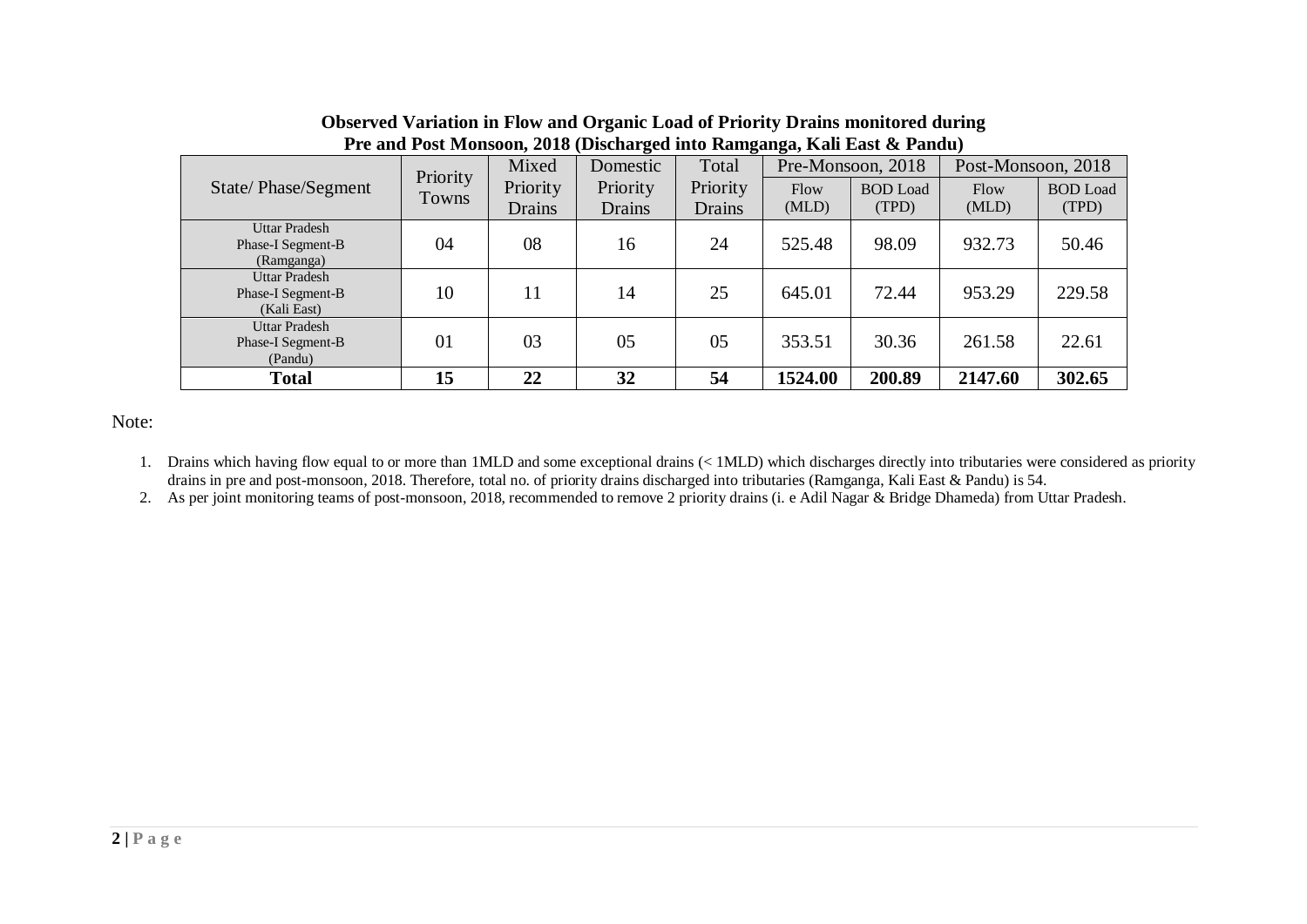|                                   | Uttarakhand, Phase-I Segment-A (Gangotri to Haridwar D/S) |                                                                        |                              |                               |                              |                               |                                    |                           |                            |           |                                                                       |  |
|-----------------------------------|-----------------------------------------------------------|------------------------------------------------------------------------|------------------------------|-------------------------------|------------------------------|-------------------------------|------------------------------------|---------------------------|----------------------------|-----------|-----------------------------------------------------------------------|--|
| No. of                            |                                                           |                                                                        |                              | Pre-monsoon, 2018             |                              | Post-monsoon, 2018            |                                    |                           | <b>Sampling/Confluence</b> |           |                                                                       |  |
| <b>Monitored</b><br><b>Drains</b> | Catchment/<br><b>Town</b>                                 | Priority Drains with Sl. No.                                           | <b>Flow</b> in<br><b>MLD</b> | Organic<br><b>Load in TPD</b> | <b>Flow</b> in<br><b>MLD</b> | Organic<br><b>Load in TPD</b> | <b>Pollution</b><br><b>Sources</b> | <b>Status</b>             | Latitude                   | Longitude | <b>Discharged Industries</b>                                          |  |
| 1.                                | Uttarkashi                                                | Tiloth Nalla<br>1.                                                     | 1.00                         | 0.02                          |                              |                               | Domestic                           | Tapped into<br><b>SPS</b> | 30.729005                  | 78.447317 |                                                                       |  |
| 2.                                | Uttarkashi                                                | Tambakhani Drain<br>2.                                                 | ٠                            |                               |                              |                               | Domestic                           | Tapped into<br>Tekla STP  | 30.729980                  | 78.436020 |                                                                       |  |
| 3.                                | Uttarkashi                                                | Valmiki Vasti Drain<br>3.                                              | $\sim$                       | $\sim$                        |                              |                               | Domestic                           | Tapped                    | 30.728488                  | 78.444522 |                                                                       |  |
| 4.                                | Uttarkashi                                                | Kailash Ashram Drain<br>$\overline{4}$ .                               |                              | $\overline{\phantom{a}}$      |                              | $\overline{\phantom{a}}$      | Domestic                           | Not<br>Measurable         | 30.733191                  | 78.449647 |                                                                       |  |
| 5.                                | Devprayag                                                 | Shanta Nalla<br>-5.                                                    | 3.20                         | 0.04                          | 9.87                         | 0.05                          | Domestic                           | Flow                      | 30.147178                  | 78.597698 |                                                                       |  |
| 6.                                | Koudiyala                                                 | 6.<br>Koudiyala Nalla                                                  | $\overline{\phantom{a}}$     | $\overline{\phantom{a}}$      | $\sim$                       | $\overline{\phantom{a}}$      | Strom water                        | Dry                       | 30.075320                  | 78.494832 |                                                                       |  |
| 7.                                | Rishikesh                                                 | Triveni Drain<br>7.                                                    | $\overline{\phantom{a}}$     | $\overline{\phantom{a}}$      | $\overline{\phantom{a}}$     |                               | Domestic                           | Tapped                    | 30.102840                  | 78.299720 |                                                                       |  |
| 8.                                | Rishikesh                                                 | Lakkar Ghat STP Drain<br>8.                                            | 10.37                        | 0.35                          | 17.28                        | 0.17                          | Domestic                           | Flow                      | 30.055302                  | 78.265736 |                                                                       |  |
| 9.                                | Rishikesh                                                 | Swarg Ashram Drain<br>9.                                               |                              | $\sim$                        | 0.86                         | 0.004                         | Strom water                        | Flow                      | 30.112775                  | 78.312279 |                                                                       |  |
| 10.                               | Haridwar                                                  | Jagjeetpur STP Drain<br>10.                                            | 124.54                       | 6.35                          | 124.45                       | 3.11                          | Domestic                           | Flow                      | 29.540370                  | 78.082450 |                                                                       |  |
| 11.                               | Haridwar                                                  | Kassavan Drain<br>11.                                                  | 243.65                       | 15.11                         | 259.20                       | 4.41                          | Domestic                           | Flow                      | 30.257140                  | 76.416290 |                                                                       |  |
| 12.                               | Haridwar                                                  | 12.<br>Pandey Wala Drain                                               | 20.45                        | 1.33                          | 24.19                        | 0.58                          | Domestic                           | Flow                      | 30.257140                  | 76.416290 |                                                                       |  |
| 13.                               | Haridwar                                                  | 13.<br>Matra Sadan Drain                                               |                              |                               |                              |                               | Domestic                           | Standing                  | 29.545270                  | 78.083830 |                                                                       |  |
| 14.                               | Haridwar                                                  | 14.<br>Rawlirao Drain                                                  | $\sim$                       | $\sim$                        | $\sim$                       | $\overline{\phantom{a}}$      | Domestic                           | Dry                       | 29.940000                  | 78.070000 |                                                                       |  |
|                                   | 5T                                                        | 14                                                                     | 403.21                       | 23.19                         | 435.86                       | 8.32                          | $12D, 2S\overline{W}$              |                           |                            |           |                                                                       |  |
|                                   |                                                           | Uttar Pradesh, Phase-I Segment-B (Haridwar D/S to Kanpur D/S to Unnao) |                              |                               |                              |                               |                                    |                           |                            |           |                                                                       |  |
| No. of                            | Catchment/                                                |                                                                        |                              | Pre-monsoon, 2018             |                              | Post-monsoon, 2018            | <b>Pollution</b>                   |                           | <b>Sampling/Confluence</b> |           |                                                                       |  |
| <b>Monitored</b><br><b>Drains</b> | <b>Town</b>                                               | Priority Drains with Sl. No.                                           | <b>Flow</b> in<br><b>MLD</b> | Organic<br><b>Load in TPD</b> | <b>Flow</b> in<br><b>MLD</b> | Organic<br><b>Load in TPD</b> | <b>Sources</b>                     | <b>Status</b>             | Latitude                   | Longitude | <b>Industries</b>                                                     |  |
| 15.                               | Bijnor                                                    | Hemraj Drain                                                           | 16.59                        | 0.05                          | 93.45                        | 0.001                         | Domestic                           | Flow                      | 29.195650                  | 78.529970 |                                                                       |  |
| 16.                               | Bijnor                                                    | 2.<br>Chhoiya Drain                                                    | 9.68                         | 0.11                          | 144.32                       | 0.87                          | Mixed                              | Flow                      | 29.331470                  | 78.531610 | Paper & Distilleries                                                  |  |
| 17.                               | Gajrola                                                   | 3.<br><b>Bagad River</b>                                               | 4.55                         | 0.20                          |                              | $\overline{a}$                | Mixed                              | Standing                  | 28.805000                  | 77.217000 | Paper, Distilleries,<br>Fertilizer, Chemical,<br>Sugar, Foods & Dairy |  |
| 18.                               | Garh                                                      | Garh Drain<br>4.                                                       | $\overline{\phantom{a}}$     | $\overline{\phantom{a}}$      | 72.99                        | 0.36                          | Domestic                           | Flow                      | 28.765584                  | 78.138489 |                                                                       |  |
| 19.                               | Garh                                                      | 5.<br>Fuldhera Drain                                                   | 35.64                        | 1.17                          | $\sim$                       | $\overline{a}$                | Mixed                              | Standing                  | 28.765000                  | 77.002000 | Sugar & Distillery                                                    |  |
| 20.                               | Anupshahar                                                | Anupshahar STP Drain-1<br>6.                                           | 2.30                         | 0.03                          | 2.35                         | 0.08                          | Domestic                           | Flow                      | 28.228400                  | 78.154320 |                                                                       |  |
| 21.                               | Anupshahar                                                | Anupshahar STP Drain-2<br>7.                                           | 2.00                         | 0.02                          | 2.12                         | 0.02                          | Domestic                           | Flow                      | 28.210000                  | 78.161560 |                                                                       |  |
| 22.                               | Farrukhabad                                               | Bhairoghat drain/Tokaghat Nala<br>8.                                   | 12.44                        | 0.41                          | 14.10                        | 0.26                          | Mixed                              | Flow                      | 27.242257                  | 79.384100 | Textiles                                                              |  |
| 23.                               | Farrukhabad                                               | 9.<br>Dhinapur drain                                                   | 1.26                         | 0.09                          | 3.17                         | 0.20                          | Mixed                              | Flow                      | 27.242257                  | 79.384100 | Dairy                                                                 |  |
| 24.                               | Farrukhabad                                               | Hathikhana Nala-Fatehgarh<br>10.                                       | 21.39                        | 1.06                          | 28.70                        | 0.66                          | Domestic                           | Flow                      | 27.214895                  | 79.375469 |                                                                       |  |
| 25.                               | Farrukhabad                                               | 11.<br>Bargadiya Ghat drain                                            | $\sim$                       | $\sim$                        | 6.64                         | 0.13                          | Domestic                           | Flow                      | 27.214895                  | 79.375469 |                                                                       |  |
| 26.                               | Farrukhabad                                               | 12.<br>Cantt Nalla                                                     | 9.62                         | 0.42                          | 17.70                        | 0.40                          | Domestic                           | Flow                      | 27.389402                  | 79.634241 |                                                                       |  |
| 27.                               | Kanpur                                                    | Permiya Nala<br>13.                                                    | 189.81                       | 1.61                          | 166.51                       | 2.05                          | Domestic                           | Flow                      | 26.301960                  | 80.191209 |                                                                       |  |
| 28.                               | Kanour                                                    | 14.<br>Ranighat drain                                                  | 1.33                         | 0.29                          | 1.08                         | 0.25                          | Domestic                           | Flow                      | 26.294670                  | 80.192970 |                                                                       |  |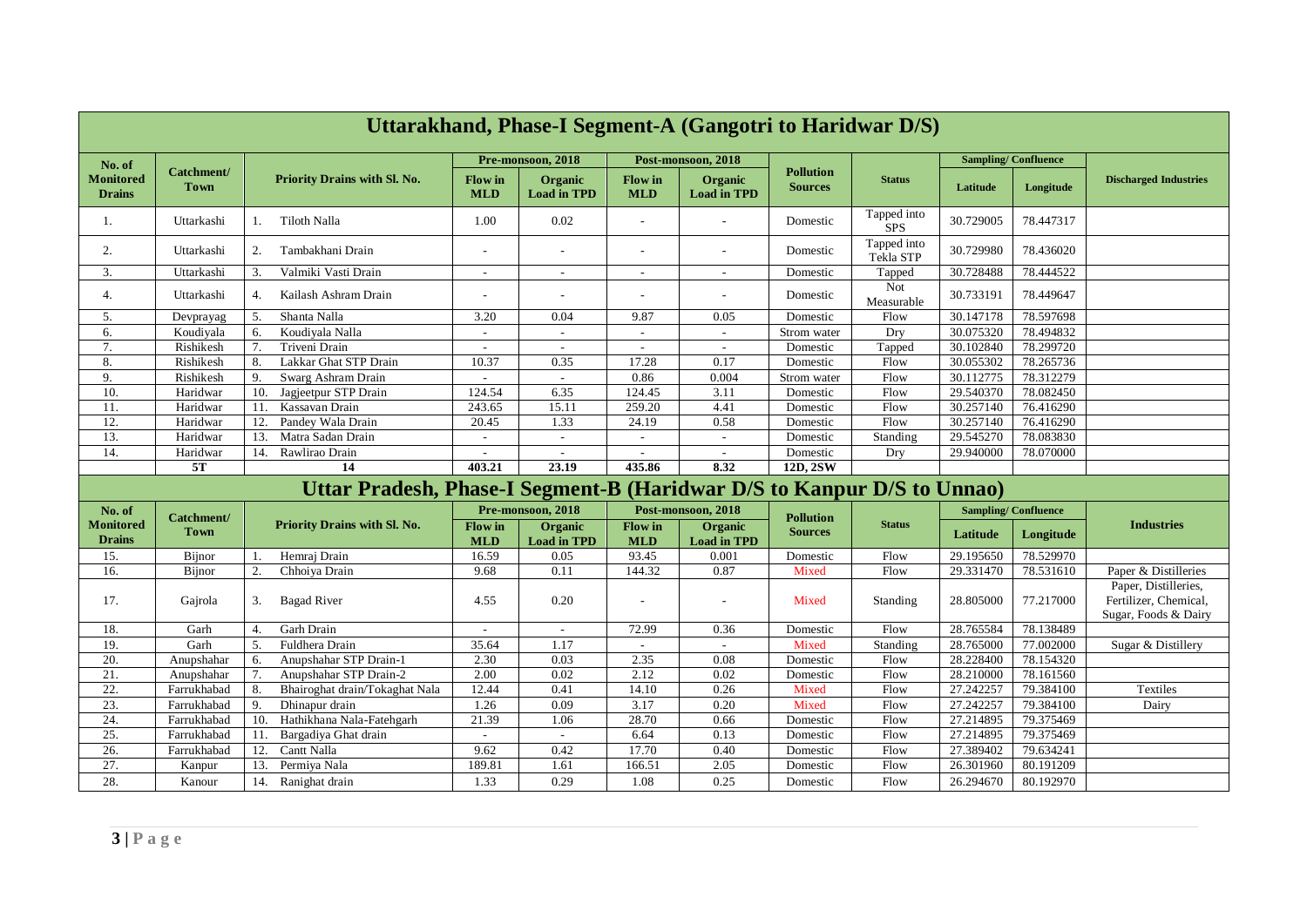| 29.                               | Kanpur          | 15. Sisamau Nala                          | 158.17                | 18.82                         | 241.60                   | 30.20                                                   | Mixed            | Flow                                         | 26.292926      | 80.195968                  | Slaughter House &<br>Tanneries                     |
|-----------------------------------|-----------------|-------------------------------------------|-----------------------|-------------------------------|--------------------------|---------------------------------------------------------|------------------|----------------------------------------------|----------------|----------------------------|----------------------------------------------------|
| 30.                               | Kanpur          | <b>TEFCO Nala into Parmath</b><br>Drain   |                       |                               |                          |                                                         | Domestic         | Tapped &<br><b>Non Priority</b><br>& Removed | 26.291414      | 80.204025                  |                                                    |
| 31.                               | Kanpur          | 16. Parmath drain                         | 8.39                  | 0.79                          |                          | $\overline{a}$                                          | Domestic         | Not<br>Measurable                            | 26.291300      | 80.204000                  |                                                    |
| 32.                               | Kanpur          | Muir drain<br>17.                         | 24.59                 | 1.66                          | 3.50                     | 0.15                                                    | Domestic         | Flow                                         | 26.292178      | 80.210943                  |                                                    |
| 33.                               | <b>Kanpur</b>   | Police Line drain into Muir<br>Drain      |                       |                               |                          |                                                         | Domestic         | Tapped &<br><b>Non Priority</b><br>& Removed | 26.284480      | 80.213290                  |                                                    |
| 34.                               | Kanpur          | 18. Jail drain                            | $\sim$                | $\overline{a}$                |                          |                                                         | Domestic         | Tapped &<br>Dry                              | 26.284458      | 80.213360                  |                                                    |
| 35.                               | Kanpur          | Golaghat Nala<br>19.                      | 3.56                  | 0.20                          | 1.13                     | 0.18                                                    | Domestic         | Flow                                         | 26.275620      | 80.223900                  |                                                    |
| 36.                               | Kanpur          | Bhagwatdas Nala/Guptarghat<br>20.<br>Nala | 2.77                  | 0.30                          | 1.99                     | 0.13                                                    | Domestic         | Flow                                         | 26.282850      | 80.215670                  |                                                    |
| 37.                               | Kanpur          | 21.<br>Satti Chaura                       | 0.84                  | 0.04                          | 1.29                     | 0.08                                                    | Domestic         | Flow                                         | 26.273280      | 80.225090                  |                                                    |
| 38.                               | Kanpur          | Dabka Nalla-1 (Kachha)<br>22.             | $\sim$                | $\sim$                        | $\sim$                   | $\sim$                                                  | Domestic         | Tapped                                       | 26.264000      | 80.233820                  |                                                    |
| 39.                               | Kanpur          | 23.<br>Dabka Nalla-2 (Pakka               | $\sim$                | $\overline{a}$                | $\overline{\phantom{a}}$ | $\overline{\phantom{a}}$                                | Domestic         | Tapped                                       | 26.264000      | 80.233820                  |                                                    |
| 40.                               | Kanpur          | Dabka Nalla-3 into Pond<br>24.            | 0.79                  | 0.02                          | $\sim$                   | $\overline{\phantom{a}}$                                | Domestic         | Tapped                                       | 26.264130      | 80.233910                  |                                                    |
| 41.                               | Kanpur          | 25.<br>Shetla Bazar (Kachha nala)         | 22.74                 | 14.14                         | 11.73                    | 1.81                                                    | Mixed            | Flow                                         | 26.260430      | 80.243020                  | Tanneries                                          |
| 42.                               | Kanpur          | Budhiyaghat Drain<br>26.                  | 0.22                  | 0.03                          | $\sim$                   | $\sim$                                                  | Mixed            | Tapped                                       | 26.255100      | 80.244200                  | Tanneries                                          |
| 43.                               | Kanpur          | 27.<br>Wazidpur Nalla                     | 9.87                  | 9.70                          | 4.93                     | 1.48                                                    | Mixed            | Flow                                         | 26.252400      | 80.258870                  | Tanneries                                          |
| 44.                               | Kanpur          | 28.<br>Airforce Nala                      | 2.26                  | 0.11                          | $\sim$                   | $\overline{\phantom{a}}$                                | Domestic         | Tapped                                       | 26.272550      | 80.223950                  |                                                    |
| 45.                               | Unnao           | 29. City Jail Drain (Dakary Drain)        | 7.00                  | 1.18                          | 27.50                    | 3.36                                                    | Mixed            | Flow                                         | 26.225800      | 80.304500                  | Tanneries, Distilleries &<br>Textiles              |
| 46.                               | Unnao           | 30. Loni Drain                            | 31.00                 | 1.63                          | 12.40                    | 0.07                                                    | Mixed            | Flow                                         | 26.431000      | 80.599000                  | Tanneries, Dying,<br>Slaughter House &<br>Textiles |
|                                   | $\overline{7T}$ | $\overline{30}$                           | 578.81                | 55.08                         | 859.21                   | 42.73                                                   | 19D, 11M         |                                              |                |                            |                                                    |
|                                   |                 |                                           |                       |                               |                          | <b>Uttar Pradesh, Phase-II (Unnao D/S to UP Border)</b> |                  |                                              |                |                            |                                                    |
| No. of                            | Catchment/      |                                           |                       | Pre-monsoon, 2018             |                          | Post-monsoon, 2018                                      | <b>Pollution</b> |                                              |                | <b>Sampling/Confluence</b> |                                                    |
| <b>Monitored</b><br><b>Drains</b> | <b>Town</b>     | Priority Drains with Sl. No.              | Flow in<br><b>MLD</b> | Organic<br><b>Load in TPD</b> | Flow in<br><b>MLD</b>    | Organic<br><b>Load in TPD</b>                           | <b>Sources</b>   | <b>Status</b>                                | Latitude       | Longitude                  | <b>Industries</b>                                  |
| 47.                               | Allahabad       | Seepage is Ahiyari/NTPC                   |                       |                               |                          |                                                         |                  | Non Priority<br>& Removed                    |                |                            |                                                    |
| 48.                               | Allahabad       | Ahiyari/ NTPC drain<br>-1.                | 23.91                 | 0.09                          | 27.99                    | <b>BDL</b>                                              | Mixed            | Flow                                         | 25.981668      | 81.342153                  | Thermal Power                                      |
| 49.                               | Allahabad       | Rasulabad Drain-1 (Pakka)<br>2.           | 16.99                 | 0.73                          |                          | $\sim$                                                  | Domestic         | Tapped                                       | 25.502300      | 81.515600                  |                                                    |
| 50.                               | Allahabad       | 3.<br>Rasulabad Drain-2 (Pakka)           | 2.46                  | 0.15                          | $\overline{\phantom{a}}$ | $\sim$                                                  | Domestic         | Tapped                                       | 25.502300      | 81.515600                  |                                                    |
| 51.                               | Allahabad       | Rasulabad Drain-3 (Kachha)<br>4.          | 0.68                  | 0.02                          | 5.49                     | 0.26                                                    | Domestic         | Flow                                         | 25.308500      | 81.512280                  |                                                    |
| 52.                               | Allahabad       | 5.<br>Rasulabad Drain-4 (Kachha)          | 68.07                 | 0.76                          | 52.05                    | 1.57                                                    | Domestic         | Flow                                         | 25.495200      | 81.848500                  |                                                    |
| 53.                               | Allahabad       | 6.<br>Sadananda Ashram Drain              | 1.36                  | 0.02                          | $\sim$                   | $\sim$                                                  | Domestic         | Tapped                                       | 25.503700      | 81.862000                  |                                                    |
| 54.                               | Allahabad       | Nehru Drain<br>7.                         | 1.15                  | 0.01                          | 2.85                     | 0.04                                                    | Domestic         | Flow                                         | 25.469700      | 81.793400                  |                                                    |
| 55.                               | Allahabad       | 8.<br>Kodar Drain                         | $\sim$                | $\sim$                        | $\sim$                   | $\sim$                                                  | Domestic         | Tapped                                       | $\sim$         | $\sim$                     |                                                    |
| 56.                               | Allahabad       | 9.<br>Pongaghat Drain                     | $\sim$                | $\sim$                        | $\sim$                   | $\overline{a}$                                          | Domestic         | Tapped                                       | $\overline{a}$ | $\sim$                     |                                                    |
| $\overline{57}$ .                 | Allahabad       | 10.<br>Solari Drain                       | 22.64                 | 0.22                          | 93.06                    | 4.84                                                    | Domestic         | Flow                                         | 25.272700      | 81.879300                  |                                                    |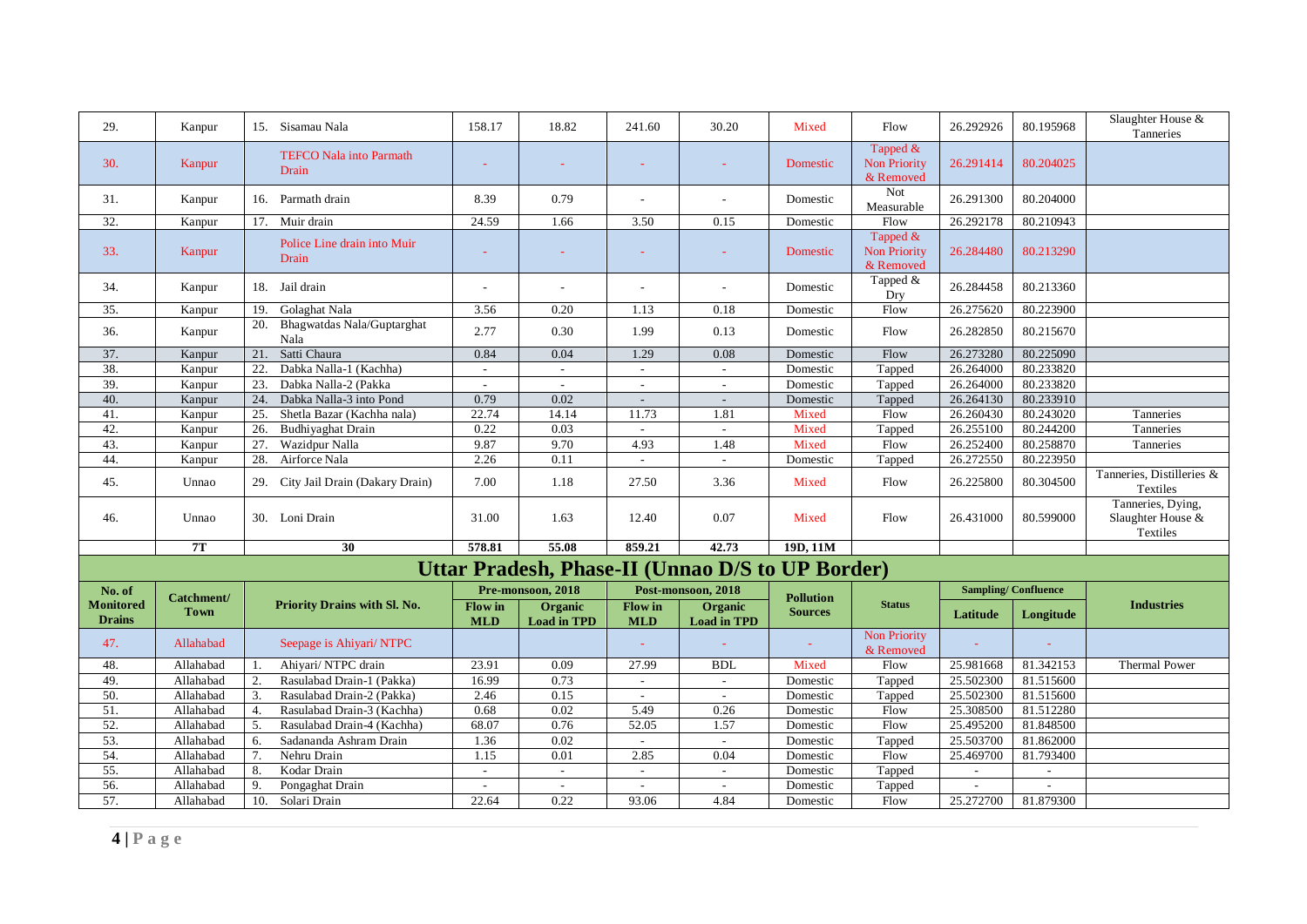| 58. | Allahabad      | Mavaiva Drain<br>11.             | 71.09   | 1.06         | 71.09  | 3.20                     | Domestic | Flow                     | 25.232400 | 81.545000 |                     |
|-----|----------------|----------------------------------|---------|--------------|--------|--------------------------|----------|--------------------------|-----------|-----------|---------------------|
| 59. | Allahabad      | Chuhara Mandir Drain-1<br>12.    | 3.29    | 0.13         | 7.64   | 0.45                     | Domestic | Flow                     | 25.503100 | 81.860600 |                     |
| 60. | Allahabad      | Chuhara Mandir Drain-2<br>13.    | 0.86    | 0.05         | $\sim$ | $\sim$                   | Domestic | Tapped                   | 25.503500 | 81.859100 |                     |
|     |                |                                  |         |              |        |                          |          | Flow & Non               |           |           |                     |
| 61. | Allahabad      | Arail Drain in Yamuna            | 2.09    | 0.05         | 2.59   | 0.09                     | Domestic | Priority &               | 25.254000 | 81.525700 |                     |
|     |                |                                  |         |              |        |                          |          | Removed                  |           |           |                     |
|     |                |                                  |         |              |        |                          |          | Tapped &                 |           |           |                     |
| 62. | Allahabad      | Sasurkhaderi Drain in Yamuna     |         |              |        |                          | Domestic | <b>Non Priority</b>      |           |           |                     |
|     |                |                                  |         |              |        |                          |          | & Removed                |           |           |                     |
|     |                | Mehndauri Drain in Rasulabad-    |         |              |        |                          |          | Tapped &                 |           |           |                     |
| 63. | Allahabad      | $\overline{4}$                   | 10.15   | 0.09         |        |                          | Domestic | <b>Non Priority</b>      | 25.503700 | 81.202000 |                     |
|     |                |                                  |         |              |        |                          |          | & Removed<br>Flow & Non  |           |           |                     |
| 64. | Allahabad      | Jhusi Drain in Mansaita          | 1.45    | 0.02         | 1.84   | 1.09                     | Domestic | Priority &               | 25.264000 | 81.542000 |                     |
|     |                |                                  |         |              |        |                          |          | Removed                  |           |           |                     |
| 65. | Allahabad      | Chhatnag Drain<br>14.            | 7.63    | 0.36         | 26.60  | 3.22                     | Domestic | Flow                     | 25.259000 | 81.535900 |                     |
| 66. | Allahabad      | Mannaiya as Muglaha Drain<br>15. | 0.89    | 0.004        | $\sim$ | $\sim$                   | Mixed    | Dry                      | 25.193100 | 81.575000 | Paper & Engineering |
|     |                |                                  |         |              |        |                          |          | <b>Non Priority</b>      |           |           |                     |
| 67. | Allahabad      | Muglaha Drain                    |         | $\sim$       | $\sim$ | $\sim$                   | Domestic | & Removed                |           | ÷         |                     |
|     |                |                                  |         |              |        |                          |          | Dry & Non                |           |           |                     |
| 68. | Bhadohi        | Chauri Drain in Moorva in        | 3.39    | 0.18         | 2.59   | 0.21                     | Mixed    | Priority &               | 25.278000 | 82.162100 |                     |
|     |                | Varuna River                     |         |              |        |                          |          | Removed                  |           |           |                     |
|     |                |                                  |         |              |        |                          |          | Diverted into            |           |           |                     |
|     |                | Barbaspur Drain in Moorva in     |         |              |        |                          |          | Agricultural             |           |           |                     |
| 69. | <b>Bhadohi</b> | Varuna River                     | 2.64    | 0.10         |        |                          | Domestic | Land & Non               | 25.228000 | 82.362100 |                     |
|     |                |                                  |         |              |        |                          |          | Priority &               |           |           |                     |
|     |                |                                  |         |              |        |                          |          | Removed                  |           |           |                     |
| 70. | Mirzapur       | Ghore Saheed Drain<br>16.        | 21.86   | 0.30         | 30.64  | 0.56                     | Domestic | Flow                     | 25.930750 | 82.355000 |                     |
| 71. | Mirzapur       | Khandwa Drain<br>17.             | 19.27   | 0.68         | 11.79  | 0.61                     | Domestic | Flow                     | 25.948000 | 82.331680 |                     |
|     | Lohandi        |                                  |         |              |        |                          |          | Flow & Non<br>Priority & |           |           |                     |
| 72. |                | Lohandi Drain in Ojhla           |         | a.           | 9.07   | 0.01                     | Mixed    | Removed                  | 25.920370 | 82.314158 |                     |
| 73. | Mirzapur       | Chorwa Drain<br>18.              | 2.92    | 0.12         | 0.66   | 0.02                     | Domestic | Flow                     | 25.947000 | 82.335550 |                     |
| 74. | Chunar         | Chunar Tikaur Drain (2)<br>19.   |         |              | 0.73   | 0.02                     | Domestic | Flow                     | 25.732000 | 82.521123 |                     |
| 75. | Varanasi       | 20.<br>Nagwa/ Asi Drain          | 198.00  | 22.57        | 138.93 | 11.93                    | Domestic | Flow                     | 25.165800 | 83.003500 |                     |
| 76. | Varanasi       | Ramnagar Drain<br>21.            | 11.29   | 1.77         | 28.64  | 0.82                     | Mixed    | Flow                     | 25.145900 | 83.015100 | Paper & Engineering |
|     |                |                                  |         |              |        |                          |          | Not                      |           |           | Textiles, Dying &   |
| 77. | Varanasi       | 22. Varuna Drain                 | 571.30  | 31.59        | $\sim$ | $\overline{\phantom{a}}$ | Mixed    | Measurable               | 25.194500 | 83.023900 | Engineering         |
| 78. | Varanasi       | Shivala Drain<br>23.             |         | $\mathbf{r}$ |        |                          | Domestic | Tapped                   |           |           |                     |
| 79. | Varanasi       | 24.<br>Khirkiya/ Rajghat Nala    | 25.57   | 3.96         | 180.72 | 12.27                    | Domestic | Flow                     | 25.193400 | 83.021800 |                     |
|     |                |                                  |         |              |        |                          |          | Non Priority             |           |           |                     |
| 80. | Varanasi       | Asi Drain is Nagwa Drain         |         | ÷.           |        |                          |          | & Removed                |           |           |                     |
| 81. | Chandauli      | Ghuraha Drain in Ramnagar        | 185.00  | 3.24         |        |                          | Mixed    | <b>Non Priority</b>      | 25.145100 | 83.033800 |                     |
|     |                |                                  |         |              |        |                          |          | & Removed                |           |           |                     |
| 82. | Chandauli      | 25.<br>Local Drain/ Ganda Nala   | 41.00   | 1.68         | 93.00  | 2.06                     | Domestic | Flow                     | 25.174700 | 83.082000 |                     |
| 83. | Ghazipur       | 26.<br><b>Industrial Drain</b>   | 13.50   | 0.29         | 11.00  | 0.35                     | Mixed    | Flow                     | 25.334400 | 83.334200 | Distillery          |
|     | 6T             | 26                               | 1125.73 | 66.44        | 782.88 | 42.21                    | 21D, 5M  |                          |           |           |                     |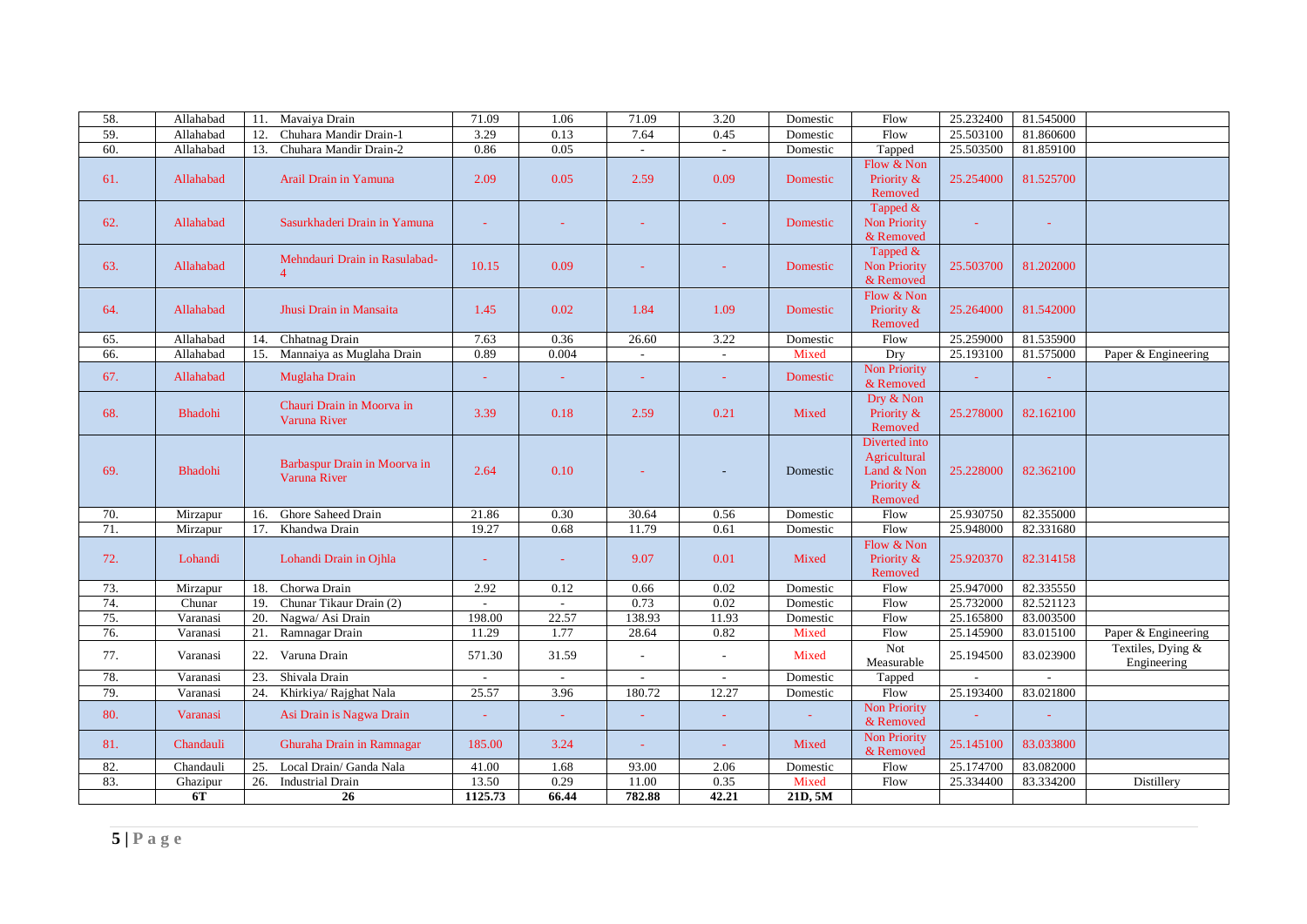| <b>Bihar, Phase-III (UP Border to Jharkhand)</b> |             |                                        |                              |                               |                              |                                                      |                  |                                  |           |                            |                            |
|--------------------------------------------------|-------------|----------------------------------------|------------------------------|-------------------------------|------------------------------|------------------------------------------------------|------------------|----------------------------------|-----------|----------------------------|----------------------------|
| No. of                                           | Catchment/  |                                        |                              | Pre-monsoon, 2018             |                              | Post-monsoon, 2018                                   | <b>Pollution</b> |                                  |           | <b>Sampling/Confluence</b> |                            |
| <b>Monitored</b><br><b>Drains</b>                | <b>Town</b> | Priority Drains with Sl. No.           | <b>Flow</b> in<br><b>MLD</b> | Organic<br><b>Load in TPD</b> | <b>Flow</b> in<br><b>MLD</b> | <b>Organic</b><br><b>Load in TPD</b>                 | <b>Sources</b>   | <b>Status</b>                    | Latitude  | Longitude                  | <b>Industries</b>          |
| 84.                                              | Buxer       | Sidnath Drain<br>1.                    | 2.46                         | 0.12                          | 3.07                         | 0.21                                                 | Domestic         | Flow                             | 25.345300 | 83.584770                  |                            |
| 85.                                              | Buxer       | Nath Baba Drain<br>2.                  | 20.38                        | 0.22                          | 22.58                        | 0.72                                                 | Domestic         | Flow                             | 25.342270 | 83.580250                  |                            |
| 86.                                              | Buxer       | 3.<br>Tadka Drain                      | 9.43                         | 0.74                          | 11.79                        | 1.27                                                 | Domestic         | Flow                             | 25.346210 | 83.583520                  |                            |
| 87.                                              | Buxer       | $\overline{4}$ .<br>Sariupur Drain     | 7.35                         | 0.14                          | 8.96                         | 0.40                                                 | Domestic         | Flow                             | 25.356500 | 83.590760                  |                            |
| 88.                                              | Buxer       | 5.<br>Danapur Cantt Drain              | 50.64                        | 0.18                          | 8.68                         | 0.29                                                 | Domestic         | Flow                             | 25.383900 | 85.026500                  |                            |
| 89.                                              | Patna       | Digha Ghat Drain<br>6.                 | 97.69                        | 2.54                          | 86.40                        | 2.07                                                 | Domestic         | Flow                             | 25.390640 | 85.045320                  |                            |
| 90.                                              | Patna       | Kurzi Drain<br>7.                      | 98.77                        | 3.95                          | 64.80                        | 2.85                                                 | Mixed            | Flow                             | 22.332290 | 88.195060                  | Coca Cola &<br>Engineering |
| 91.                                              | Patna       | Rajapur Drain<br>8.                    | 178.69                       | 6.43                          | 155.52                       | 6.22                                                 | Domestic         | Flow                             | 25.373560 | 85.073390                  |                            |
| 92.                                              | Patna       | 9.<br><b>Bansh Ghat Drain</b>          | 160.31                       | 11.54                         | 143.04                       | 7.30                                                 | Domestic         | Flow                             | 25.372460 | 85.080340                  |                            |
| 93.                                              | Patna       | Collectriate Ghat Drain<br>10.         | 30.33                        | 1.97                          | 34.56                        | 2.49                                                 | Domestic         | Flow                             | 22.372200 | 85.090890                  |                            |
| 94.                                              | Patna       | Mittan Ghat Drain<br>11.               | 17.22                        | 1.52                          | 16.20                        | 1.20                                                 | Domestic         | Flow                             | 25.362330 | 85.130460                  |                            |
| 95.                                              | Munger      | <b>ITC</b> Drain<br>12.                | $\mathcal{L}_{\mathcal{A}}$  | $\sim$                        | $\overline{a}$               | $\overline{a}$                                       | Domestic         | Dry                              |           |                            |                            |
| 96.                                              | Munger      | 13. Lal Darwaja drain                  | 27.16                        | 0.54                          | 28.98                        | 2.26                                                 | Domestic         | Flow                             | 25.235520 | 86.292160                  |                            |
| 97.                                              | Bhagalpur   | Jamunia Drain<br>14.                   | 31.03                        | 2.86                          | 33.61                        | 2.35                                                 | Domestic         | Flow                             | 25.143180 | 86.552500                  |                            |
| 98.                                              | Bhagalpur   | <b>Adampur Drain</b><br>15.            | 30.67                        | 1.73                          | 32.72                        | 1.70                                                 | Domestic         | Flow                             | 25.152970 | 86.585620                  |                            |
| 99.                                              | Bhagalpur   | Sarkikal Drain<br>16.                  | 29.23                        | 1.11                          | 31.97                        | 4.22                                                 | Domestic         | Flow                             | 25.158400 | 86.597690                  |                            |
| 100.                                             | Bhagalpur   | 17.<br>Saklichand Drain                | 42.30                        | 1.52                          | 43.87                        | 3.69                                                 | Domestic         | Flow                             | 25.151690 | 86.582420                  |                            |
| 101.                                             | Bhagalpur   | Barari Ghat Drain<br>18.               | 1.57                         | 0.09                          | 2.40                         | 0.06                                                 | Domestic         | Flow                             | 25.161230 | 87.013030                  |                            |
| 102.                                             | Bhagalpur   | Manik Sarkar Drain is Adampur<br>Drain |                              | $\blacksquare$                |                              |                                                      |                  | <b>Non Priority</b><br>& Removed |           |                            |                            |
| 103.                                             | Bhagalpur   | DN Singh Drain<br>19.                  | 2.60                         | 0.27                          | 2.60                         | 0.06                                                 | Domestic         | Flow                             | 25.256530 | 86.976530                  |                            |
| 104.                                             | Bhagalpur   | 20.<br>Koyal Ghat Drain                | 24.36                        | 1.44                          | 25.58                        | 0.61                                                 | Domestic         | Flow                             | 25.261328 | 86.987770                  |                            |
| 105.                                             | Kahalgaon   | 21. Kowa Drain                         | 224.99                       | 0.56                          | 227.66                       | 0.57                                                 | Mixed            | Flow                             | 25.152400 | 87.135570                  | Engineering's              |
|                                                  | 5T          | 21                                     | 1087.18                      | 39.47                         | 984.99                       | 40.55                                                | 19D.2M           |                                  |           |                            |                            |
|                                                  |             |                                        |                              |                               |                              | <b>Jharkhand, Phase-III (UP Border to Jharkhand)</b> |                  |                                  |           |                            |                            |
| No. of                                           | Catchment/  |                                        |                              | Pre-monsoon, 2018             |                              | Post-monsoon, 2018                                   | <b>Pollution</b> |                                  |           | <b>Sampling/Confluence</b> |                            |
| <b>Monitored</b><br><b>Drains</b>                | <b>Town</b> | Priority Drains with Sl. No.           | <b>Flow</b> in<br><b>MLD</b> | Organic<br><b>Load in TPD</b> | Flow in<br><b>MLD</b>        | Organic<br><b>Load in TPD</b>                        | <b>Sources</b>   | <b>Status</b>                    | Latitude  | Longitude                  | <b>Industries</b>          |
| 106.                                             | Sahebganj   | Gopal Pull Nallah<br>1.                | 3.68                         | 0.57                          | 4.32                         | 0.12                                                 | Domestic         | Flow                             | 25.149150 | 87.381780                  |                            |
| 107.                                             | Sahebganj   | 2.<br>Jharna Nallah                    | 38.88                        | 1.91                          | 37.03                        | 2.33                                                 | Domestic         | Flow                             | 25.142400 | 87.385570                  |                            |
|                                                  | <b>1T</b>   | $\overline{2}$                         | 42.56                        | 2.48                          | 41.35                        | 2.45                                                 | 2D               |                                  |           |                            |                            |
|                                                  |             |                                        |                              |                               |                              |                                                      |                  |                                  |           |                            |                            |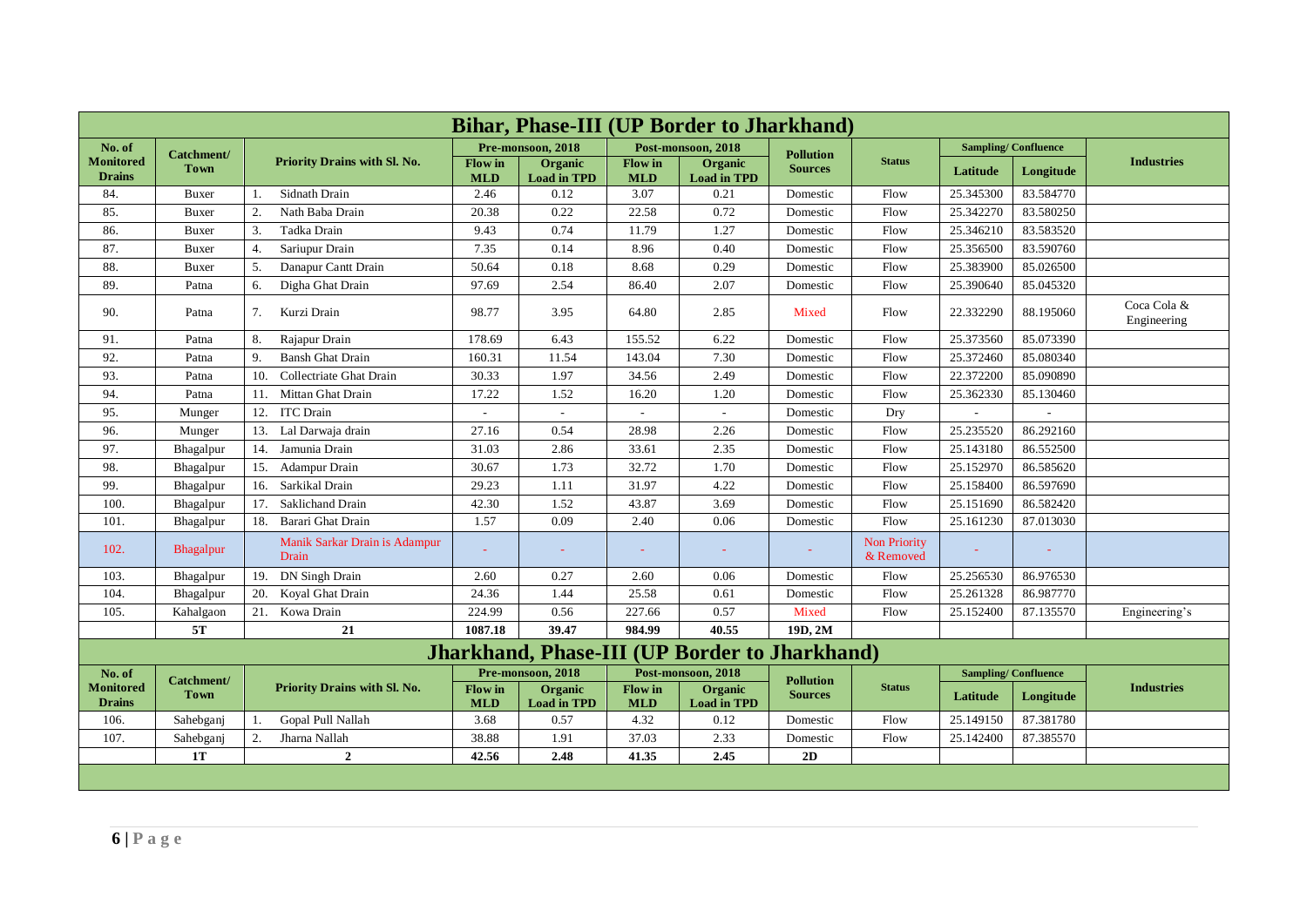| <b>West Bengal, Phase-IV (Jharkhand Border to Bay of Bengal)</b> |                           |                                                        |                       |                               |                              |                               |                                    |                                  |           |                            |                           |  |
|------------------------------------------------------------------|---------------------------|--------------------------------------------------------|-----------------------|-------------------------------|------------------------------|-------------------------------|------------------------------------|----------------------------------|-----------|----------------------------|---------------------------|--|
| No. of                                                           |                           |                                                        |                       | Pre-monsoon, 2018             |                              | Post-monsoon, 2018            |                                    |                                  |           | <b>Sampling/Confluence</b> |                           |  |
| <b>Monitored</b><br><b>Drains</b>                                | Catchment/<br><b>Town</b> | Priority Drains with Sl. No.                           | Flow in<br><b>MLD</b> | Organic<br><b>Load in TPD</b> | <b>Flow</b> in<br><b>MLD</b> | Organic<br><b>Load in TPD</b> | <b>Pollution</b><br><b>Sources</b> | <b>Status</b>                    | Latitude  | Longitude                  | <b>Industries</b>         |  |
| 108.                                                             | Jangipur                  | Jangipur Drain<br>1.                                   | 25.00                 | 1.75                          |                              |                               | Domestic                           | Drv                              | 24.465659 | 88.068739                  |                           |  |
| 109.                                                             | Kalyani                   | $\overline{2}$ .<br>Majher Char Khal                   | 369.36                | 7.76                          | 90.70                        | 0.73                          | Mixed                              | Flow                             | 22.581890 | 88.242890                  | Small Scale Industries    |  |
| 110.                                                             | Halisahar                 | 3.<br>Halisahar Drain                                  | 49.27                 | 2.71                          | 231.55                       | 4.63                          | Domestic                           | Flow                             | 22.554270 | 88.243720                  |                           |  |
| 111.                                                             | Garifa                    | Garifa Drain-South/Ramaghat-<br>4.<br>Open pucca drain | 14.72                 | 0.53                          | 64.80                        | 1.81                          | Domestic                           | Flow                             | 22.542480 | 88.241880                  |                           |  |
| 112.                                                             | Garifa                    | 5.<br>Garifa Drain-North                               | 122.62                | 2.33                          | 19.87                        | 0.64                          | Domestic                           | Flow                             | 22.542800 | 88.241770                  |                           |  |
| 113.                                                             | Ramaghat                  | Ramaghat-Open pucca drain is<br>Garifa Drain-S         |                       |                               |                              |                               | Domestic                           | <b>Non Priority</b><br>& Removed |           |                            |                           |  |
| 114.                                                             | Naihati                   | Thanar Khal<br>6.                                      | 143.90                | 11.22                         | 24.19                        | 1.50                          | Domestic                           | Flow                             | 22.533490 | 88.242890                  |                           |  |
| 115.                                                             | Naihati                   | 7.<br>Sasan ghat Drain                                 | 105.00                | 9.03                          |                              |                               | Domestic                           | $\overline{\phantom{a}}$         | 22.525270 | 88.243560                  |                           |  |
| 116.                                                             | Hooghly                   | 8.<br>Dhopa Ghat Drain                                 | 4.10                  | 0.07                          | 21.15                        | 0.40                          | Domestic                           | Flow                             | 22.571180 | 88.242160                  |                           |  |
| 117.                                                             | Hooghly                   | 9.<br>Emambara Khal                                    | 10.12                 | 0.30                          | 59.25                        | 1.07                          | Domestic                           | Flow                             | 22.543220 | 88.240420                  |                           |  |
| 118.                                                             | Hooghly                   | <b>BTPS</b> Out fall Drain-I<br>10.                    | 85.50                 | 0.21                          | 124.57                       | 0.31                          | Mixed                              | Flow                             | 22.594966 | 88.242625                  | <b>BTPS</b> thermal Power |  |
| 119                                                              | Hooghly                   | 11<br><b>ITC Triveni Drain</b>                         | 9.90                  | 0.02                          | 6.68                         | 0.05                          | Mixed                              | Flow                             | 22.594960 | 88.242620                  | Pulp & Paper              |  |
| 120.                                                             | Hooghly                   | 12.<br>Chinsurah-Majir Rasta Drain                     | 103.68                | 1.97                          | 192.00                       | 2.88                          | Domestic                           | Flow                             | 22.523180 | 88.233140                  |                           |  |
| 121                                                              | Chinsurah                 | 13.<br>Chinsurah-Chandni Ghat Drain                    | 15.50                 | 0.12                          | 55.74                        | 1.62                          | Domestic                           | Flow                             | 22.544700 | 88.235800                  |                           |  |
| 122                                                              | Chandannagar              | 14.<br>Chandannagar Drain                              | 3.29                  | 0.16                          | 4.02                         | 0.19                          | Domestic                           | Flow                             | 22.857028 | 88.369900                  |                           |  |
| 123.                                                             | Bhatapara                 | 15.<br>Bhatapara Drain                                 | 7.39                  | 0.85                          | 7.90                         | 1.14                          | Mixed                              | Flow                             | 22.871420 | 88.399300                  | Jute Mills                |  |
| 124.                                                             | Bhatapara                 | 16.<br>Bhatapara-Open pucca drain                      | 112.32                | 5.62                          | 212.63                       | 12.55                         | Mixed                              | Flow                             | 22.525300 | 88.243500                  | Jute Mills                |  |
| 125.                                                             | Baidvabati                | 17.<br>Bidyabati Drain                                 | 491.40                | 11.79                         | 414.36                       | 7.87                          | Mixed                              | Flow                             | 22.465030 | 88.194650                  | Dye & Dairy               |  |
| 126.                                                             | Baidyabati                | 18.<br>Seraphouli Khal                                 |                       | $\mathcal{L}_{\mathcal{A}}$   |                              | $\sim$                        | Domestic                           | Dry                              | 22.465350 | 88.191900                  |                           |  |
| 127.                                                             | Ichapur                   | Debitala Pancha Khal<br>19.                            | 87.09                 | 6.97                          | 48.87                        | 3.86                          | Domestic                           | Flow                             | 22.815310 | 88.360363                  |                           |  |
| 128.                                                             | Champdani                 | 20.<br><b>DVC</b> Canal                                | 956.50                | 33.48                         | 790.56                       | 25.30                         | Domestic                           | Flow                             | 22.482165 | 88.211228                  |                           |  |
| 129.                                                             | Serampore                 | $\overline{21}$ .<br>Serampore Drain                   | 8.73                  | 0.06                          | 8.06                         | 0.10                          | Domestic                           | Flow                             | 22.443740 | 88.212250                  |                           |  |
| 130.                                                             | Serampore                 | Chatra Khal<br>22.                                     | 23.32                 | 0.42                          | 25.92                        | 0.83                          | Domestic                           | Flow                             | 22.453260 | 88.203150                  |                           |  |
| 131.                                                             | Barrackpore               | 23.<br><b>Barrackpore Khal</b>                         | 44.77                 | 4.57                          | 74.00                        | 16.13                         | Domestic                           | Flow                             | 22.460650 | 88.201920                  |                           |  |
| 132.                                                             | Barrackpore               | 24.<br><b>Gandhighat Drain</b>                         | 3.16                  | 0.02                          | 1.15                         | 0.01                          | Domestic                           | Flow                             | 22.450130 | 88.215100                  |                           |  |
| 133.                                                             | <b>Barrackpore</b>        | <b>Dhobi Ghat Drain</b>                                | 0.45                  | 0.001                         |                              | ÷                             | Domestic                           | <b>Non Priority</b><br>& Removed | 22.455250 | 88.204180                  |                           |  |
| 134.                                                             | Titagarh                  | Titagarh Drain<br>25.                                  | 11.92                 | 0.86                          | 9.97                         | 0.94                          | Mixed                              | Flow                             | 22.440170 | 88.217960                  | Industrial Area           |  |
| 135.                                                             | Rishra                    | Hastings-Ghat Drain<br>26.                             | 57.00                 | 6.27                          | 38.88                        | 2.02                          | Domestic                           | Flow                             | 22.432614 | 88.212030                  |                           |  |
| 136.                                                             | Rishra &<br>Konnagar      | 27. Bagh Khal                                          | 56.70                 | 3.63                          | 55.54                        | 3.78                          | Mixed                              | Flow                             | 22.425000 | 88.212320                  | <b>Industrial Area</b>    |  |
| 137.                                                             | Khardah                   | Khardah Municipal Drain<br>28.                         | 356.40                | 14.61                         | 138.24                       | 8.16                          | Domestic                           | Flow                             | 22.435700 | 88.217550                  |                           |  |
| 138.                                                             | Khardah                   | Balughat-Manirampur pucca<br>29.<br>drain              | 2.98                  | 0.22                          | 1.15                         | 0.05                          | Domestic                           | Flow                             | 22.772411 | 88.336034                  |                           |  |
| 139.                                                             | Khardah                   | Champdany Ferry Ghat/<br>30.<br>Paolghat Drain         | 12.15                 | 0.61                          | 9.72                         | 0.81                          | Mixed                              | Flow                             | 22.475619 | 88.210256                  | <b>Industrial Area</b>    |  |
| 140.                                                             | Kamarhati                 | Kashipur Khal<br>31.                                   | 38.04                 | 1.179                         | 1.44                         | 0.07                          | Domestic                           | Flow                             | 22.410300 | 88.215700                  |                           |  |
| 141.                                                             | Bally                     | 32.<br>Dewangazi Ghat Drain                            | 2.55                  | 0.04                          | 4.76                         | 0.10                          | Domestic                           | Flow                             | 22.385700 | 88.211500                  |                           |  |
| 142.                                                             | Bally                     | 33. Bally Khal                                         | 581.53                | 2.91                          | 260.68                       | 3.39                          | Mixed                              | Flow                             | 22.391750 | 88.205990                  | Jute Mills                |  |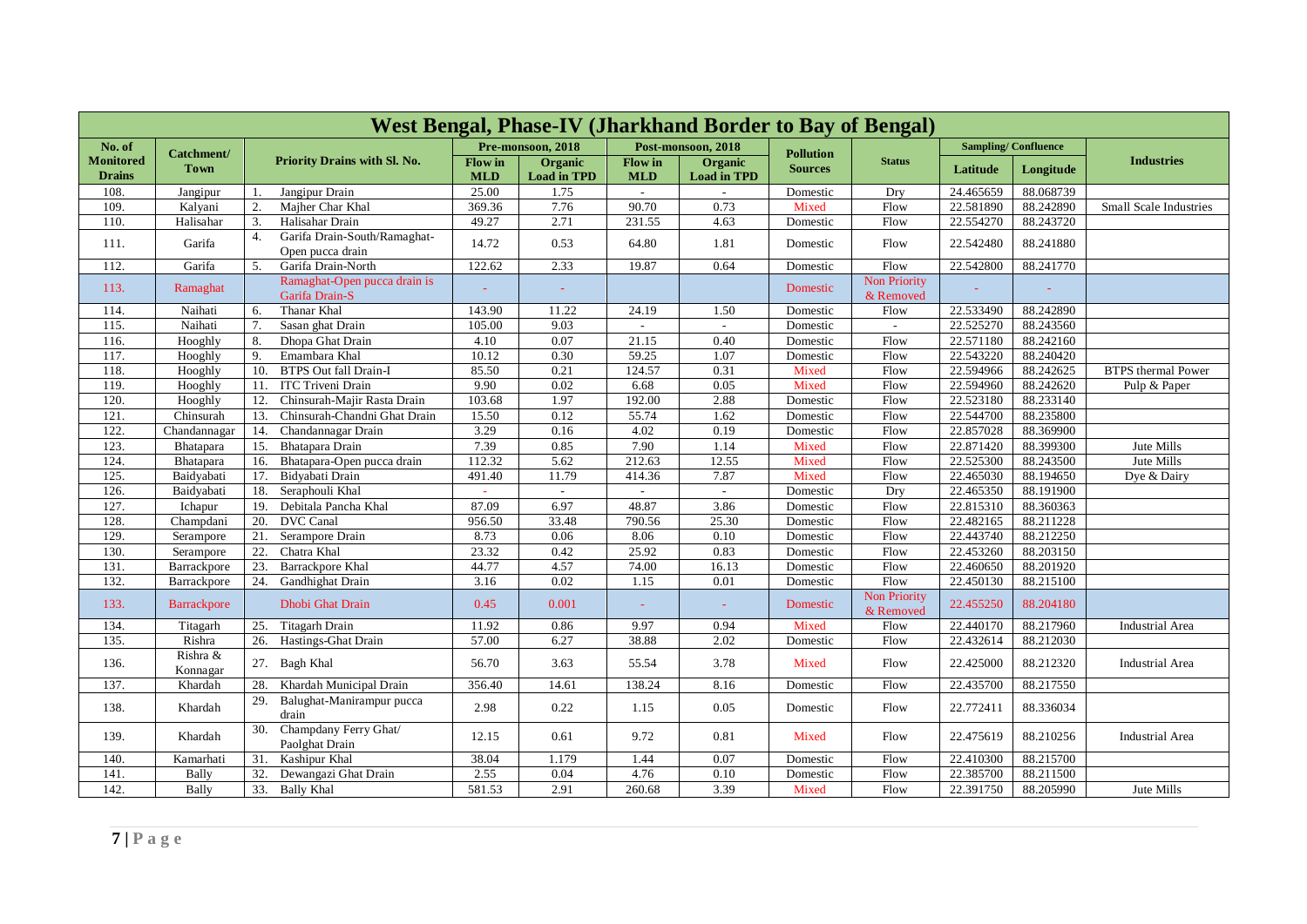| 143.                              | Belur                     | 34.<br>Jagatnath Ghat Drain-1                                                    | 161.68                       | 11.64                         | 10.13                        | 0.22                          | Domestic         | Flow                                            | 22.371080                  | 88.213970 |                              |
|-----------------------------------|---------------------------|----------------------------------------------------------------------------------|------------------------------|-------------------------------|------------------------------|-------------------------------|------------------|-------------------------------------------------|----------------------------|-----------|------------------------------|
| 144.                              | Baranagar                 | 35.<br>Kamarhati Drain                                                           | 25.92                        | 4.20                          | 47.52                        | 7.41                          | Mixed            | Flow                                            | 22.675824                  | 88.363172 | Small Scale Industries       |
| 145.                              | Baranagar                 | 36.<br>Baranagar Khal                                                            | $\sim$                       | $\sim$                        | $\sim$                       | $\sim$                        | Domestic         | Flow                                            | 22.630050                  | 88.365050 |                              |
| 146.                              | Baranagar                 | 37.<br>Kuthighat Drain                                                           | 2.37                         | 0.20                          | 0.86                         | 0.06                          | Domestic         | Flow                                            | 22.381060                  | 88.214480 |                              |
| 147.                              | Chitpur                   | 38.<br>Chitpur Ghat Khal                                                         | 996.30                       | 18.93                         | 555.72                       | 16.12                         | Domestic         | Flow                                            | 22.363320                  | 88.224350 |                              |
| 148.                              | Cossipore                 | 39.<br>Cossipore Khal                                                            | 3.28                         | 0.13                          | 5.60                         | 0.22                          | Domestic         | Flow                                            | 22.370790                  | 88.220570 |                              |
| 149.                              | Shobhabazar/<br>Chorial   | 40. MuniKhali Khal                                                               | 12.00                        | 0.22                          | 6.91                         | 0.06                          | Domestic         | Flow                                            | 22.526190                  | 88.244920 |                              |
| 150.                              | Howrah                    | Pratapnagar-Rajbari Drain<br>41.                                                 | 10.80                        | 1.51                          | 3.24                         | 0.47                          | Domestic         | Flow                                            | 22.506380                  | 88.226970 |                              |
| 151.                              | Howrah                    | Telkal Ghat Drain<br>42.                                                         | 23.67                        | 2.72                          | 31.68                        | 3.23                          | Mixed            | Flow                                            | 22.576440                  | 88.340083 | Industrial Area Howrah       |
| 152.                              | Howrah                    | Ramkrishna Mullickghat Drain<br>43.                                              | 1.25                         | 0.16                          | 7.20                         | 1.01                          | Mixed            | Flow                                            | 22.573080                  | 88.336970 | Engineering                  |
| 153.                              | Howrah                    | 44.<br>101, Foreshore Road Drain                                                 | 7.71                         | 0.47                          | 0.21                         | 0.02                          | Domestic         | Flow                                            | 22.562300                  | 88.327050 |                              |
| 154.                              | Howrah                    | 45.<br>Sarasvati Khal                                                            | 5.25                         | 0.57                          | 8.40                         | 0.08                          | Domestic         | Flow                                            | 22.333070                  | 88.000000 |                              |
| 155.                              | Babughat                  | Circular Canal<br>46.                                                            | $\omega$                     | $\sim$                        | $\blacksquare$               | $\sim$                        | Domestic         | Close                                           |                            |           |                              |
| 156.                              | Fort William              | Fort William Drain<br>47.                                                        | $\sim$                       | ÷.                            |                              |                               | Domestic         | Close                                           | 22.336490                  | 88.200530 |                              |
| 157.                              | Kalighat                  | 48.<br><b>Tolly Nala</b>                                                         | 648.00                       | 18.27                         | 1129.00                      | 21.45                         | Domestic         | Flow                                            | 22.330240                  | 88.192850 |                              |
| 158.                              | Kalighat                  | 49.<br>Nimtala Khal                                                              | 23.00                        | 1.27                          | 34.56                        | 1.76                          | Domestic         | Flow                                            | 22.353765                  | 88.210617 |                              |
| 159.                              | Khidderpore               | Dhankheti Khal<br>50.                                                            | 67.47                        | 8.23                          | 92.62                        | 8.89                          | Mixed            | Flow                                            | 22.330241                  | 88.172520 | Small Scale Industries       |
| 160.                              | Shibpur-<br>Howrah        | 51. Shibpur Burningghat Drain                                                    | 11.60                        | 1.86                          | 16.32                        | 0.82                          | Domestic         | Flow                                            | 22.333740                  | 88.193550 |                              |
| 161.                              | Garden Reach              | 52.<br>Bagher Khal                                                               | 76.72                        | 0.77                          | 108.46                       | 1.19                          | Domestic         | Flow                                            | 22.573610                  | 88.244050 |                              |
| 162.                              | Garden Reach              | 53.<br>130 Foreshore Road Drain                                                  | 43.50                        | 8.53                          | 10.80                        | 1.98                          | Domestic         | Flow                                            | 22.341590                  | 88.200660 |                              |
| 163.                              | Sankrail                  | 54.<br>Najerganj Khal                                                            | 648.00                       | 17.50                         | 1851.42                      | 31.47                         | Mixed            | Flow                                            | 22.332540                  | 88.163600 | Industrial Area              |
| 164.                              | Sankrail                  | Singhi More Khal<br>55.                                                          | 36.10                        | 0.72                          | 52.65                        | 0.16                          | Domestic         | Flow                                            | 22.323310                  | 88.135510 |                              |
| 165.                              | Sankrail                  | 56.<br>N.C. Pal Khal                                                             | 18.43                        | 1.29                          | 22.12                        | 0.31                          | Domestic         | Flow                                            | 22.335100                  | 88.143140 |                              |
| 166.                              | Sankrail                  | Sankarail-Jagannath Ghat Drain                                                   |                              |                               |                              |                               | Domestic         | Not Found &<br><b>Non Priority</b><br>& Removed |                            |           |                              |
| 167.                              | Sankrail/<br>Sarenga      | 57. Bazarpara-Garighat Drain/<br>Sharenga Khal                                   | 484.00                       | 6.78                          | 259.20                       | 5.70                          | Mixed            | Flow                                            | 22.310900                  | 88.122700 | Dhulagarh Industrial<br>Area |
| 168.                              | <b>Budge Budge</b>        | 58.<br>Akhra Food Ghat drain                                                     | 152.06                       | 3.04                          | 362.88                       | 6.89                          | Domestic         | Flow                                            | 22.314390                  | 88.144550 |                              |
|                                   | 34T                       | 58                                                                               | 7375.02                      | 241.17                        | 7615.85                      | 212.45                        | 42D, 16M         |                                                 |                            |           |                              |
|                                   |                           | Ramganga: Uttar Pradesh, Phase-I Segment-B (Haridwar D/S to Kanpur D/S to Unnao) |                              |                               |                              |                               |                  |                                                 |                            |           |                              |
| No. of                            | Catchment/                |                                                                                  |                              | Pre-monsoon, 2018             |                              | Post-monsoon, 2018            | <b>Pollution</b> |                                                 | <b>Sampling/Confluence</b> |           |                              |
| <b>Monitored</b><br><b>Drains</b> | <b>Town</b>               | Priority Drains with Sl. No.                                                     | <b>Flow</b> in<br><b>MLD</b> | Organic<br><b>Load in TPD</b> | <b>Flow</b> in<br><b>MLD</b> | Organic<br><b>Load in TPD</b> | <b>Sources</b>   | <b>Status</b>                                   | Latitude                   | Longitude | <b>Industries</b>            |
| 169.                              | Seohara.<br><b>Bijnor</b> | Nohra Drain into Punsi Drain                                                     |                              |                               |                              |                               | Domestic         | Non Priority<br>& Removed                       | 29.197193                  | 78.589155 |                              |
| 170.                              | Seohara.<br><b>Bijnor</b> | Nasia Drain into Punsi Drain                                                     |                              |                               |                              |                               | Mixed            | Non Priority<br>& Removed                       | 29.198531                  | 78.584180 | Distillery & Sugar           |
| 171.                              | Seohara,<br>Bijnor        | Punsi Drain into Chote Ganga<br>1.<br>into Ramganga                              |                              |                               | 41.47                        | 0.62                          | Mixed            | Flow                                            | 29.174890                  | 78.604091 | Distillery & Sugar           |
| 172.                              | Rampur                    | 2.<br>Rampur Drain into Kosi River                                               | 28.34                        | 1.53                          | 88.03                        | 9.77                          | Mixed            | Flow                                            | 28.385660                  | 79.010690 | Distillery                   |
| 173.                              | Moradabad                 | Moradabad drain (Karula Drain)<br>3.                                             | 97.40                        | 16.56                         | 98.74                        | 3.65                          | Mixed            | Flow                                            | 28.525160                  | 78.450760 | Distillery & Engineering     |
| 174.                              | Moradabad                 | Nawabpura Drain1<br>$\overline{4}$ .                                             | 14.81                        | 6.35                          | 4.55                         | 0.30                          | Domestic         | Flow                                            | 28.847118                  | 78.783940 |                              |
| 175.                              | Moradabad                 | 5.<br>Nawabpura Drain2                                                           |                              | $\sim$                        | 4.80                         | 0.30                          | Domestic         | Flow                                            | 28.844031                  | 78.785952 |                              |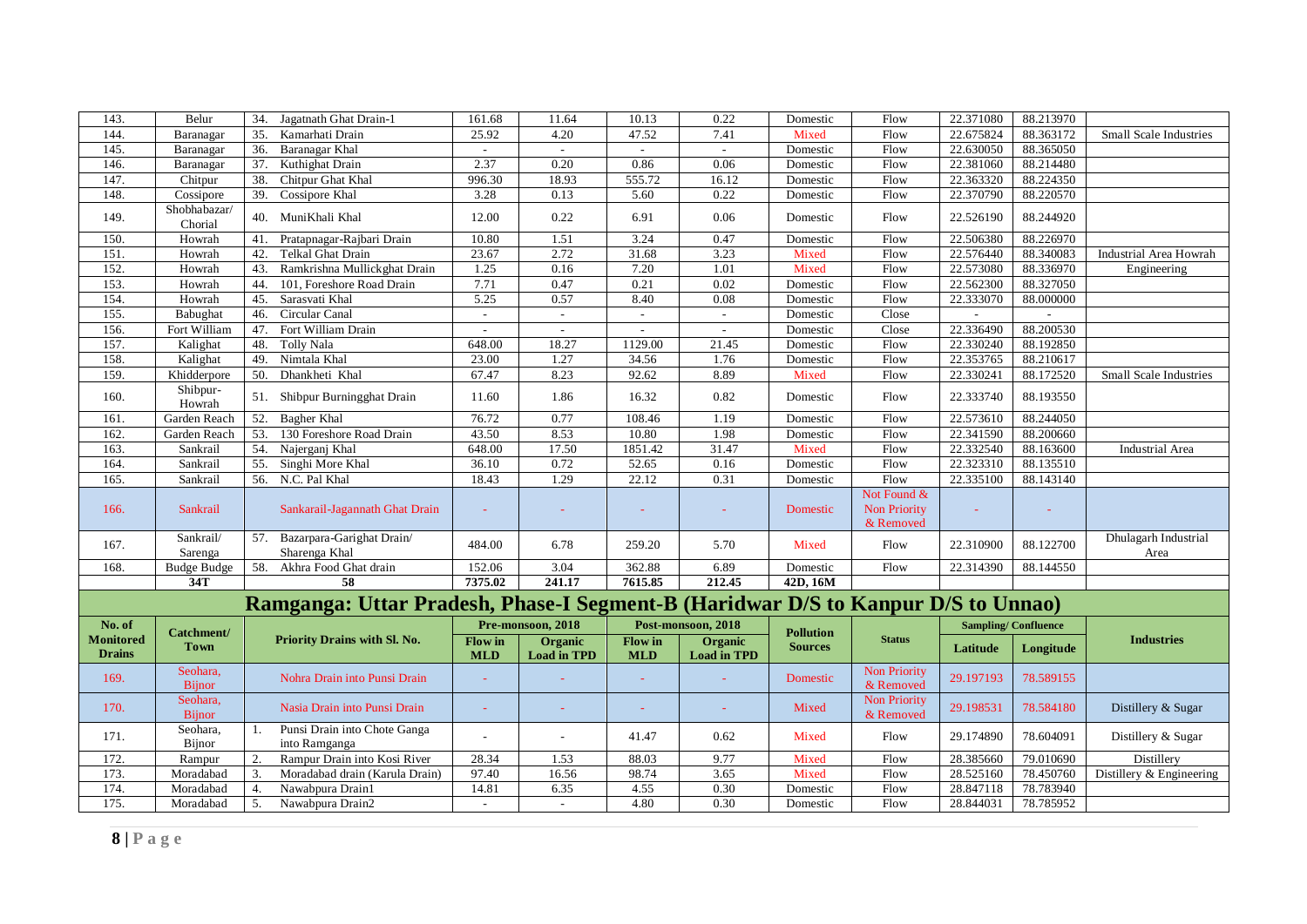| 176.                              | Moradabad                 | Vivekananda Hospital Drain<br>6.<br>(Left)                                        |                       |                               |                       | $\mathcal{L}$                 | Domestic                           | Dry                       | 28.890420                  | 78.743518 |                                                  |
|-----------------------------------|---------------------------|-----------------------------------------------------------------------------------|-----------------------|-------------------------------|-----------------------|-------------------------------|------------------------------------|---------------------------|----------------------------|-----------|--------------------------------------------------|
| 177.                              | Moradabad                 | Vivekananda Hospital Drain<br>7.<br>(Right)                                       | 9.34                  | 1.12                          | 9.87                  | 0.18                          | Domestic                           | Flow                      | 28.890083                  | 78.743409 |                                                  |
| 178.                              | Moradabad                 | MIT Drain<br>8.                                                                   | 37.21                 | 7.37                          | 38.40                 | 1.96                          | Domestic                           | Flow                      | 28.871521                  | 78.755511 |                                                  |
| 179.                              | Moradabad                 | Moksh Dham Drain<br>9.                                                            | 16.46                 | 1.91                          | 17.28                 | 0.57                          | Domestic                           | Flow                      |                            |           |                                                  |
| 180.                              | Moradabad                 | TDI City Drain<br>10.                                                             | 19.52                 | 3.67                          | 30.49                 | 2.20                          | Domestic                           | Flow                      | 28.875563                  | 78.755964 |                                                  |
| 181.                              | Moradabad                 | Chakkar Ki Milak<br>11.<br>(Mukarampur)                                           | Ĭ.                    | $\overline{a}$                | 9.90                  | 1.72                          | Domestic                           | Flow                      | 28.860387                  | 78.770256 |                                                  |
| 182.                              | Moradabad                 | Jigar Colony<br>12.                                                               | 5.84                  | 2.73                          | 14.93                 | 1.58                          | Domestic                           | Flow                      | 28.854631                  | 78.774575 |                                                  |
| 183.                              | Moradabad                 | Katghar Railway Station Drain<br>13.                                              | 20.00                 | 5.42                          | 5.18                  | 1.03                          | Mixed                              | Flow                      | 28.825046                  | 78.798614 | Engineering                                      |
| 184.                              | Moradabad                 | 14.<br>Barbalan Drain                                                             | 31.27                 | 7.66                          | 12.50                 | 1.94                          | Mixed                              | Flow                      | 28.825545                  | 78.796267 | Engineering                                      |
| 185.                              | Moradabad                 | 15.<br>Kudaghar Drain                                                             | 1.69                  | 0.34                          | 4.12                  | 0.34                          | Domestic                           | Flow                      | 28.827605                  | 78.796016 |                                                  |
| 186.                              | Moradabad                 | Jama Masjid Left Drain<br>16.                                                     | 1.78                  | 0.39                          | 0.78                  | 0.48                          | Domestic                           | Flow                      | 28.834314                  | 78.794758 |                                                  |
| 187.                              | Moradabad                 | Jama Masjid Right Drain<br>17.                                                    | 2.03                  | 0.56                          | 1.23                  | 0.21                          | Domestic                           | Flow                      | 28.834314                  | 78.794758 |                                                  |
| 188.                              | Moradabad                 | Ghosiyan Drain into Jama<br><b>Masjid Right</b>                                   |                       |                               |                       |                               |                                    | Non Priority<br>& Removed |                            |           |                                                  |
| 189.                              | Moradabad                 | Jhabbu Ka Nala<br>18.                                                             | 15.71                 | 5.14                          | 7.68                  | 0.51                          | Domestic                           | Flow                      | 28.847659                  | 78.783044 |                                                  |
| 190.                              | Moradabad                 | 19. Lalbagh Drain                                                                 |                       | $\mathcal{L}$                 | $\sim$                | $\overline{\phantom{a}}$      | Domestic                           | Covered by<br><b>MSW</b>  | 28.840913                  | 78.789601 |                                                  |
| 191.                              | Moradabad                 | Daheria/Dateria Drain<br>20.                                                      | 46.28                 | 15.41                         | 10.37                 | 1.60                          | Domestic                           | Flow                      | 28.839900                  | 78.792090 |                                                  |
| 192.                              | Moradabad                 | 21. Prabhat Nagar drain (near<br>Chandausi Road)                                  | 3.27                  | 0.52                          | 4.67                  | 0.33                          | Mixed                              | Flow                      | 28.808000                  | 78.805000 | Engineering                                      |
| 193.                              | Bareilly                  | 22.<br>Devraniya Drain                                                            | 101.53                | 18.99                         | 314.81                | 17.85                         | Mixed                              | Flow                      | 79.222910                  | 28.192690 | Engineering                                      |
| 194.                              | Bareilly                  | Chawari (Chaubari) Drain<br>23.                                                   | 50.47                 | 1.82                          | 38.35                 | 0.94                          | Domestic                           | Flow                      | 79.244540                  | 28.163820 |                                                  |
| 195.                              | Bareilly                  | 24. Nakatiya Drain                                                                | 22.53                 | $0.61\,$                      | 174.57                | 2.39                          | Mixed                              | Flow                      | 79.290470                  | 28.081000 | Engineering, Paper &<br>Slaughter House          |
|                                   | 4T                        | 24                                                                                | 525.48                | 98.09                         | 932.73                | 50.46                         | 8M, 16D                            |                           |                            |           |                                                  |
|                                   |                           | Kali East: Uttar Pradesh, Phase-I Segment-B (Haridwar D/S to Kanpur D/S to Unnao) |                       |                               |                       |                               |                                    |                           |                            |           |                                                  |
| No. of                            |                           |                                                                                   |                       | Pre-monsoon, 2018             | Post-monsoon, 2018    |                               |                                    |                           | <b>Sampling/Confluence</b> |           |                                                  |
| <b>Monitored</b><br><b>Drains</b> | Catchment/<br><b>Town</b> | Priority Drains with Sl. No.                                                      | Flow in<br><b>MLD</b> | Organic<br><b>Load in TPD</b> | Flow in<br><b>MLD</b> | Organic<br><b>Load in TPD</b> | <b>Pollution</b><br><b>Sources</b> | <b>Status</b>             | Latitude                   | Longitude | <b>Industries</b>                                |
| 196.                              | Khatauli                  | Sugar mill Nalla<br>$\overline{1}$ .                                              | $\sim$                | $\overline{\phantom{a}}$      | $\sim$                | $\overline{\phantom{a}}$      | Mixed                              | Dry                       | 29.278000                  | 77.789000 | Sugar                                            |
| 197.                              | Meerut                    | AbuNallah-1<br>2.                                                                 | 32.91                 | 2.93                          | 72.03                 | 12.68                         | Mixed                              | Flow                      | 28.962000                  | 77.764000 | Sugar, Distilleries, Paper<br>& Chemical         |
| 198.                              | Meerut                    | AbuNallah-2<br>3.                                                                 | 146.82                | 11.75                         | 216.28                | 25.08                         | Mixed                              | Flow                      | 29.002000                  | 77.751000 | Textiles & Dying                                 |
| 199.                              | Meerut                    | Slaughter House Drain or Odean<br>4.<br>Nallah                                    | 82.76                 | 16.30                         | 252.36                | 105.74                        | Mixed                              | Flow                      | 28.934000                  | 77.747000 | Textiles & Slaughter<br>House                    |
| 200.                              | Mawana and<br>Meerut      | Chhoiya Drain<br>5.                                                               | $\overline{a}$        | ÷,                            | 10.25                 | 0.21                          | Mixed                              | Flow                      | 28.728000                  | 77.872000 | Sugar, Distillery &<br>Paper                     |
| 201.                              | Hapur                     | Hapur Drain<br>6.                                                                 | 64.91                 | 6.62                          | 126.49                | 7.59                          | Mixed                              | Flow                      | 28.685000                  | 77.786000 | Textiles, Dying,<br>Engineering & Papers         |
| 202.                              | Hapur                     | Hapur Drain-1 (City drain)<br>7.                                                  | 11.55                 | 0.29                          | 10.37                 | 0.86                          | Mixed                              | Flow                      | 28.726000                  | 77.830000 | Textiles, Dying &<br>Others                      |
| 203.                              | Modinagar<br>and Meerut   | Kadarabad Drain<br>8.                                                             | 21.11                 | 1.06                          | 29.33                 | 10.50                         | Mixed                              | Flow                      | 28.631000                  | 77.811000 | Paper, Sugar, Distillery,<br>Engineering & Foods |